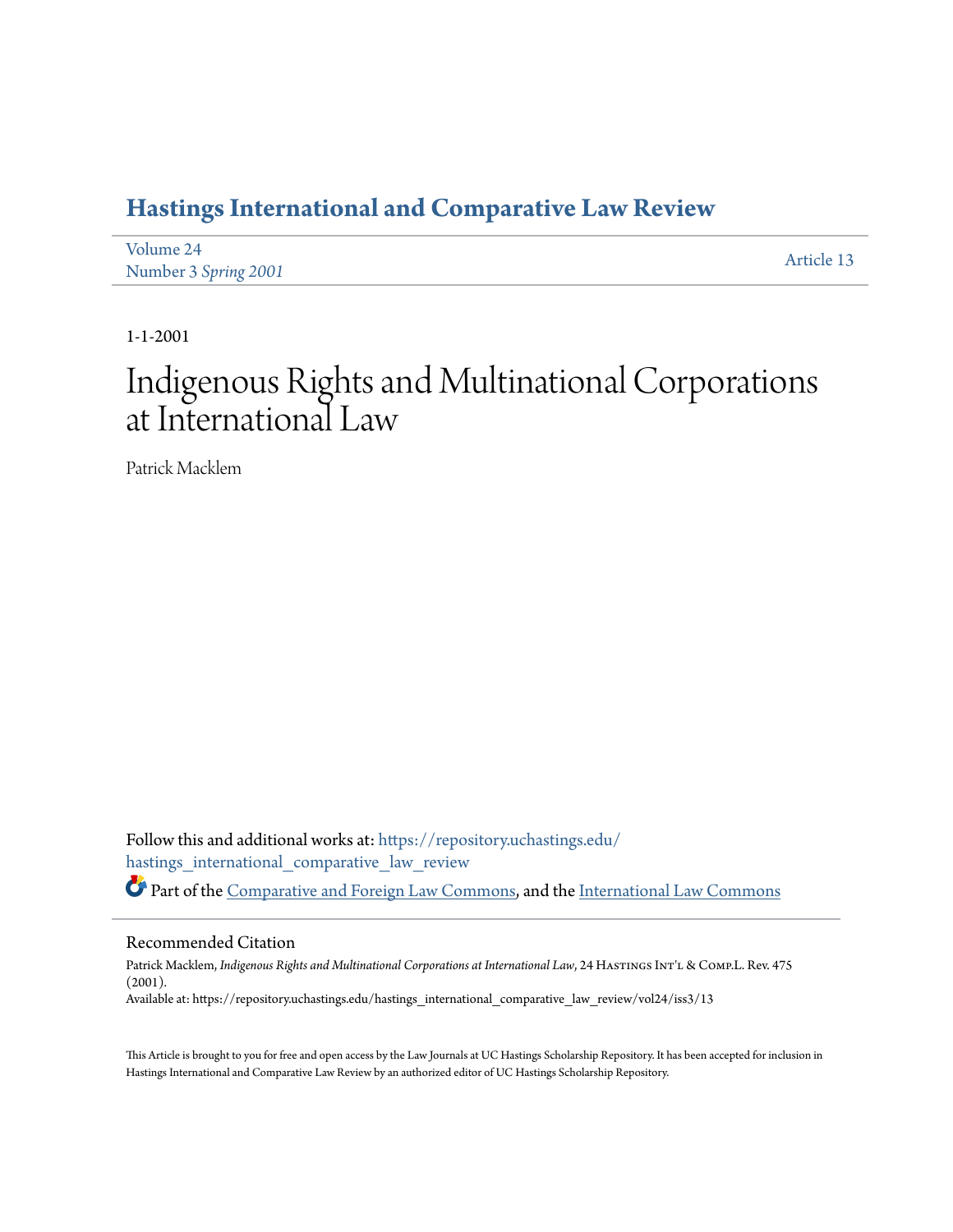## **Indigenous Rights and Multinational Corporations at International Law**

#### *BY* PATRICK MACKLEM\*

Indigenous peoples confronting multinational corporate activity that adversely affects their interests occupy an ambiguous position in international law. Much of international law governs relations among sovereign states by and through a distribution of sovereignty constructed on an exclusion of indigenous peoples from the community of nations. In recent years, international human rights law has begun to recognize the legal significance of indigenous cultures, territorial commitments, and forms of governance in ways that begin to enable legal scrutiny of multinational corporate activity. But international legal recognition to date has been partial and ambivalent, in part because indigenous rights pose unique challenges to traditional understandings of the international legal order.

In my remarks today, I want to focus on two ongoing legal disputes involving indigenous peoples and multinational corporate activity that dramatically reveal these challenges. The first involves the Awas Tingni, an indigenous community residing on lands located on the northern Caribbean coast of Nicaragua. The lands include valuable rain forest that Nicaragua authorized Sol del Caribe, S.A. (Solcarsa) to harvest for timber. In 1995, the Awas Tingni presented a petition to the Inter-American Commission on Human Rights alleging that by awarding a timber concession to Solcarsa, Nicaragua had violated Article 21 of the American Convention on Human Rights (American Convention), which guarantees that "[e]veryone has the right to the use and enjoyment of his property."' The matter is

<sup>\*</sup> Professor of Law, University of Toronto.

<sup>1.</sup> Petition by the Mayagna Indian Community of Awas Tingni and Jaime Castillo Felipe, on his own behalf and on behalf of the Community of Awas Tingni, Against Nicaragua, *reprinted in* S. James Anaya, *The Awas Tingni Petition to the Inter-American Commission on Human Rights: Indigenous Lands, Loggers, and Government Neglect in Nicaragua,* 9 **ST.** THOMAS L. REv. 157, 164-201 (1996);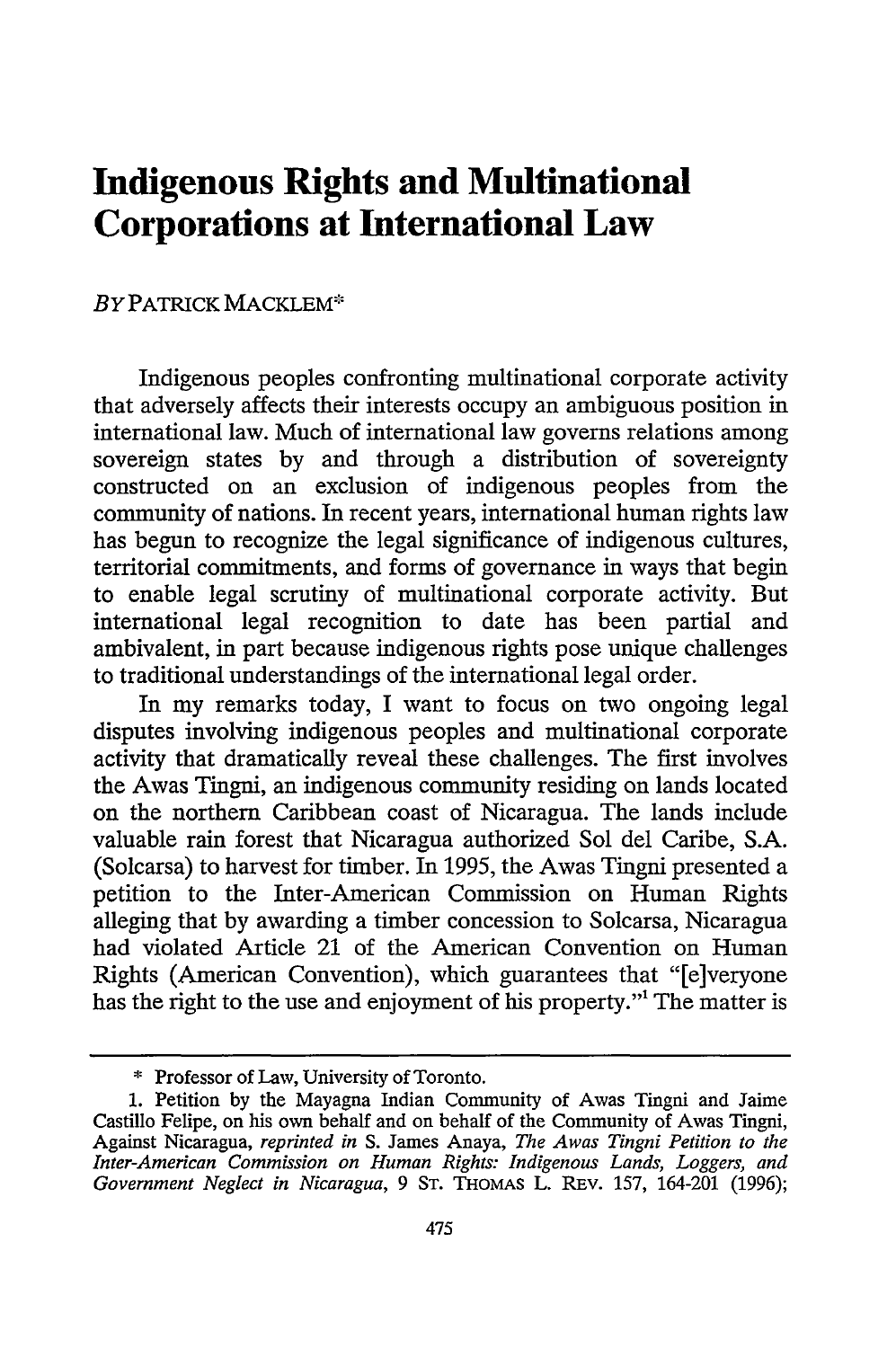currently before the Inter-American Court of Human Rights.

The second involves the Kitkatla First Nation, an indigenous community residing in northern British Columbia. The Kitkatla are challenging the constitutionality of a license and several permits granted by British Columbia to International Forest Products Ltd. (Interfor).<sup>2</sup> The permits authorize Interfor to log lands that possess profound spiritual significance to the Kitkatla. The Kitkatla have alleged that by authorizing the logging, British Columbia has invaded the exclusive legislative authority of the Parliament of Canada. They are arguing that Parliament alone possesses the authority to enact laws in relation to indigenous heritage in light of section 35 of the Constitution of Canada, which recognizes and affirms the "existing aboriginal... rights of the aboriginal people of Canada." The matter is currently before the Supreme Court of Canada.

Although one rests on international law and the other on constitutional law, the two cases possess remarkable similarities. Both involve an indigenous community seeking to prevent a multinational corporation from engaging in resource extraction on ancient indigenous territory. Both draw attention to the role of the state in authorizing multinational corporate activity within its jurisdiction. And both involve an appeal to law as a means of mediating competing entitlements to lands and resources.

Beyond the fact that they both seek to legally interrogate a triangular relationship in which the state has authorized a multinational corporation to log lands occupied by an indigenous community, the two cases possess additional features in common. First, both cases implicate emergent jurisprudence on consultation requirements on states and corporations seeking to engage in activity that threatens the exercise of indigenous rights. In *Awas Tingni,* the Inter-American Court is considering whether Article 21(2) of the American Convention, which provides that "[n]o one shall be deprived of his property except upon payment of just compensation, for reasons of public utility or social interest, and in the cases and according to the forms established by law," requires a state to consult with an indigenous community prior to engaging in or authorizing action that interferes with the enjoyment of indigenous title.

American Convention on Human Rights ("Pact of San José, Costa Rica"), Nov. 22, 1969, 1144 U.N.T.S. 123. For an update on the Awas Tingni case, see http://www.indianlaw.org/awas\_tingni.html (last visited Sept. 13, 2001).

<sup>2.</sup> Kitkatla v. British Columbia (Small Business, Tourism and Culture), [2000] B.C.J. No. 86 (B.C.C.A.).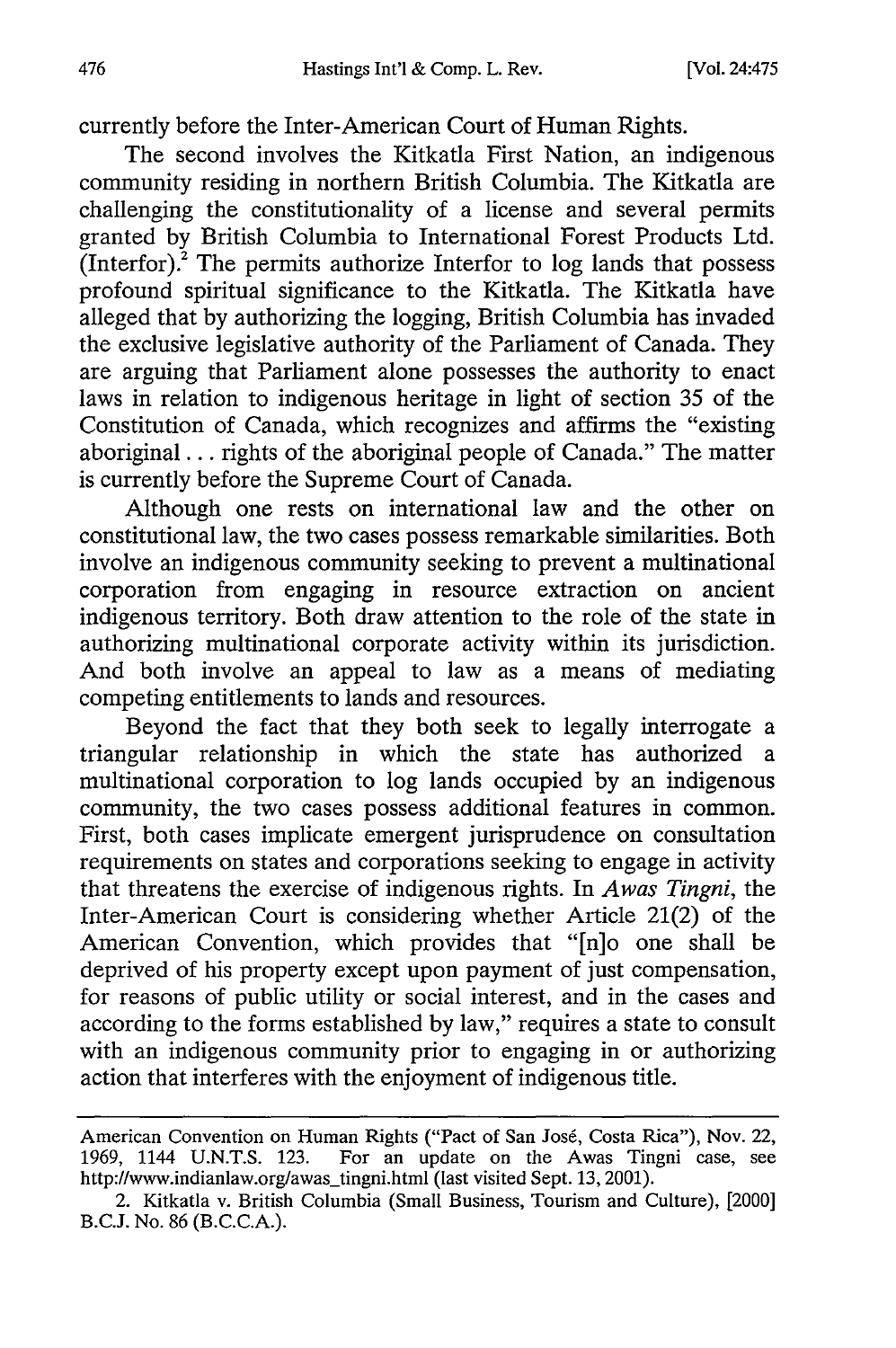In *Kitkatla,* it is not contested that British Columbia is under a duty to consult prior to authorizing activity that interferes with the exercise of indigenous rights. Canadian law obligates the state to consult with an indigenous community before undertaking action that might interfere with indigenous rights recognized by the Constitution.<sup>3</sup> But the nature and scope of this duty remains relatively undefined, and earlier proceedings associated with the case raise important questions about when this duty is triggered, whether it extends to third parties, and what it requires of the parties to a dispute.<sup>4</sup>

Both cases therefore represent efforts to reconstitute the law international law in the case of *Awas Tingni,* domestic law in the case of *Kitkatla* - in ways that create incentives *ex ante* to promote negotiation over litigation. Indigenous claims often involve oral histories, intercultural disagreement, and a complex set of competing interests that the judiciary lacks the institutional competence to resolve in a manner acceptable to all parties. Negotiation processes enable parties to participate directly in proposed solutions and produce compromises that litigation might otherwise foreclose. Negotiation also possesses the capacity to produce acceptable outcomes before state or third party action results in a violation of indigenous rights. By arguing that the state and, by extension, multinational corporations are subject to *ex ante* negotiation and consultation requirements, both the Awas Tingni and the Kitkatla are seeking a legal framework that protects their rights in ways that minimize the possibility of *ex post* violations.

Second, the triangular relationship of the actors involved in each case reveals the fragility of efforts to establish a bright line between public and private action in the context of multinational corporate activity that threatens indigenous interests. Both cases go through the state to attempt to hold multinational corporations to the rule of law. Both demonstrate the realist insight that corporate authority is delegated state authority,<sup>5</sup> manifest in the concession granted by Nicaragua to Solcarsa and the licenses granted by British Columbia to Interfor. Both illustrate the fact that states actively participate in

<sup>3.</sup> Delgamuukw v. British Columbia, [1997] 3 S.C.R. 1010, 1113.

<sup>4.</sup> Sonia Lawrence & Patrick Macklem, *From Consultation to Reconciliation: Aboriginal Rights and the Crown's Duty to Consult,* 79 **CAN.** BAR REV. 252 (2000).

<sup>5.</sup> For a classic articulation of this view, see Robert L. Hale, *Coercion and Distribution in a Supposedly Non-Coercive State,* 38 POL. **SCI. Q.** 470 (1923) (arguing that private authority is constituted by public distribution of property rights).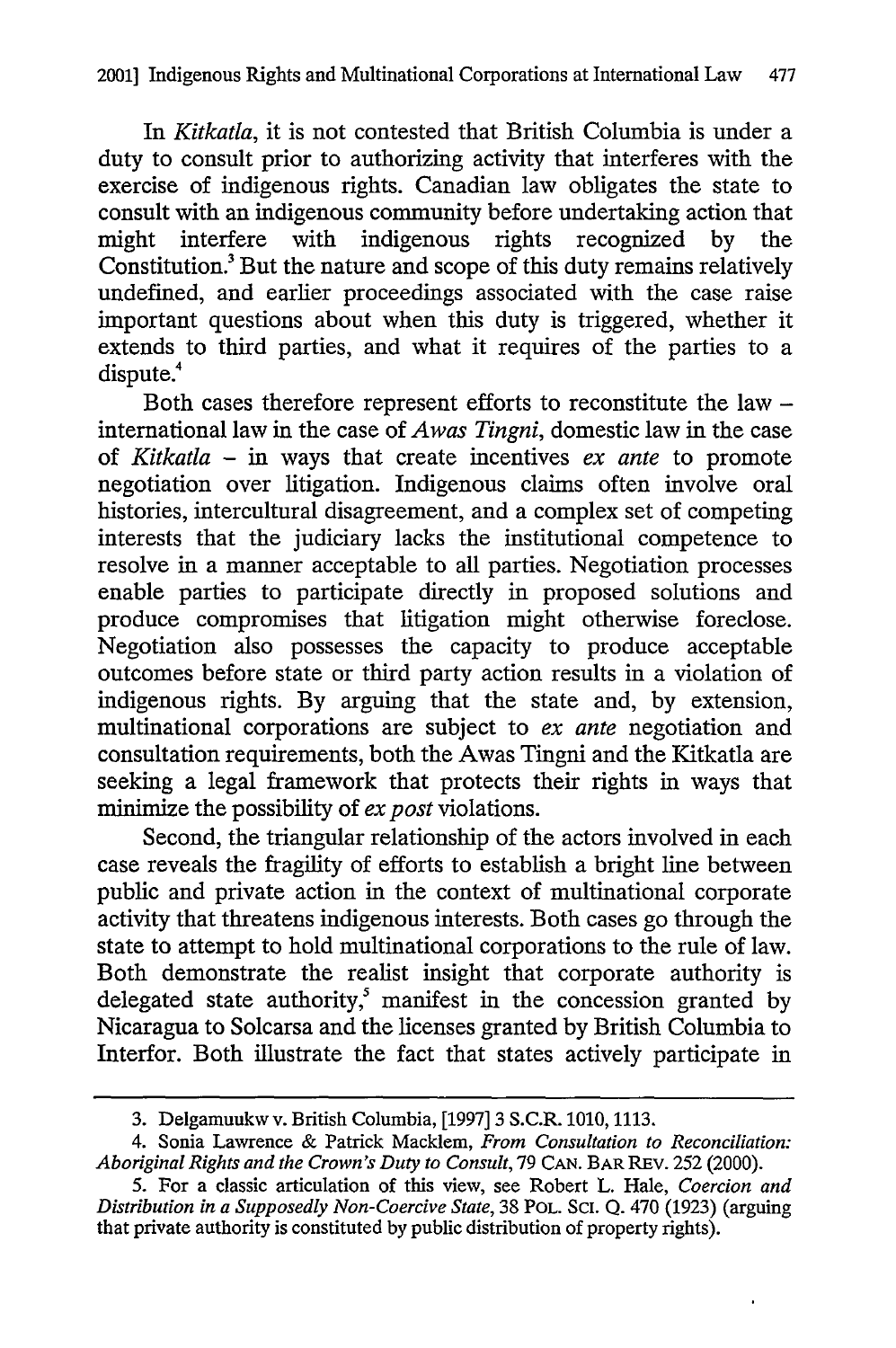constructing the elusive legal character of multinational corporate authority.

Finally, both manifest a blurring of the divide between the domestic and the international. In *Awas Tingni,* the Assembly of First Nations (AFN), the national representative organization of over 600 First Nations in Canada, filed an amicus curae brief drawing the Inter-American Court's attention to domestic constitutional Inter-American Court's attention to domestic constitutional jurisprudence on indigenous title.<sup>6</sup> Specifically, the AFN has argued that domestic constitutional jurisprudence in Canada should be an indicator of general principles of international law that ought to inform the Court's interpretation of the American Convention. It has argued that the fact that indigenous title is protected as of constitutional right in  $Canada^7$  supports the proposition that indigenous title constitutes a property right as affirmed by Article  $21(1)$  of the American Convention.

In *Kitkatla,* the Kitkatla have argued that international legal developments concerning the rights of indigenous peoples are relevant in interpreting domestic constitutional obligations. They have relied on a report by the Special Rapporteur to the United Nations Sub-Commission on Prevention of Discrimination and Protection of Minorities. The report advocates legal protection of the heritage of indigenous peoples, namely, "all objects, sites and knowledge, the nature or use of which has been transmitted from generation to generation, and which is regarded as pertaining to a particular peoples, clan or territory."<sup>8</sup> They have also relied on a report by the Special Rapporteur on the Human Rights of Indigenous Peoples, which calls for formal processes of "identifying the actual locations and boundaries of indigenous lands or territories and physically marking those boundaries on the ground."9

Despite these similarities, there is a key difference between the

<sup>6.</sup> Patrick Macklem & Ed Morgan, *Indigenous Rights in the Inter-American System: The Amicus Brief of the Assembly of First Nations in* Awas Tingni v. Republic of Nicaragua, 22 HuM. RTS. Q. 569 (2000).

*<sup>7.</sup> Delgamuukw,* 3 S.C.R. at 1095.

*<sup>8.</sup> Protection of the Heritage of Indigenous People: Preliminary Report of the Special Rapporteur,* U.N. ESCOR, Commission on Human Rights, Sub-Commission on Prevention of Discrimination and Protection of Minorities, 46th Sess., Annex **9I** 11, U.N. Doc. E/CN. 4/Sub. 2/1994/31 (1994).

*<sup>9.</sup> Indigenous Peoples and Their Relationship to Land: Final Working Paper Prepared by the Special Rapporteur,* U.N. ESCOR, Commission on Human Rights, Sub-Commission on the Promotion and Protection of Human Rights, 52d Sess.  $\overline{\mathfrak{q}}$  49, U.N. Doc. E/CN.4/Sub.2/2000/25 (2000).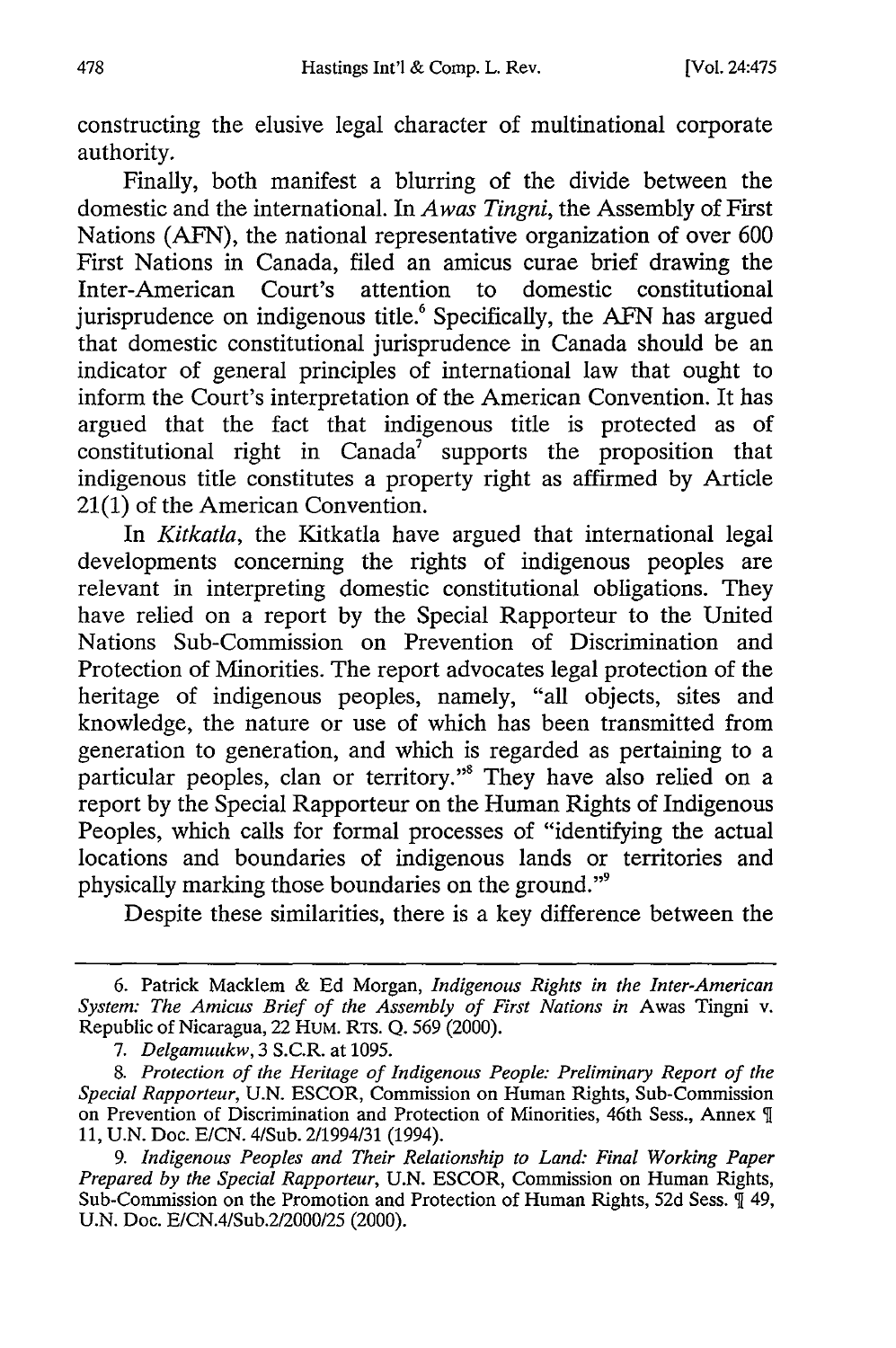$\mathbf{r}$ 

two cases, and it is not simply that one is grounded in international law and the other in domestic law. *Awas Tingni* implicates what might be termed an undifferentiated right  $-$  the right to property  $-$  that attaches to all persons governed by the American Convention, and the Awas Tingni are seeking to partake of that more general attachment. Although they argue that the right to property ought to protect indigenous forms of land tenure, they are seeking refuge in a right that attaches to all. *Kitkatla* implicates what might be termed differentiated rights - rights that differentiate among persons. **"** The Kitkatla are asserting rights that recognize differences, partly denied and partly produced by the international distribution of territorial sovereignty initiated by colonization, that exist between indigenous and non-indigenous peoples.<sup>11</sup> In other words, the Kitkatla are asserting rights that differentiate indigenous people from nonindigenous people and directly implicate the moral significance of history.

The distinction between differentiated and undifferentiated rights is not one that maps directly on the distinction between the domestic and the international. A number of constitutional democracies entrench rights that attach to all citizens of a particular polity as well as rights that attach to particular classes of citizens, such as ethnic or cultural minorities, and, in the case of Canada and Nicaragua, indigenous peoples. International human rights law also commits itself to both differentiated and undifferentiated rights. The International Labour Organization (ILO) has long advocated the protection of differentiated indigenous rights at international law. ILO Convention 169, for example, enshrines the right of indigenous peoples to "participate in the formulation, implementation and evaluation of plans and programmes for national and international development which may affect them directly."<sup>12</sup> More recently, the United Nations Draft Declaration on the Rights of Indigenous Peoples aspires to enshrine international rights that attach to indigenous peoples on account of their indigenous difference. Article

<sup>10.</sup> *See generally* WILL KYMLiCKA, **MULTICULTURAL** CITIZENSHIP: A LIBERAL THEORY OF MINORITY **RIGHTS** 6-7 (1995) (introducing concept of "groupdifferentiated rights").

<sup>11.</sup> *See generally* PATRICK MACKLEM, INDIGENOUS DIFFERENCE **AND** THE CONSTITUTION **OF CANADA** (2001).

<sup>12.</sup> ILO Convention No. 169, Convention Concerning Indigenous and Tribal Peoples in Independent Countries, June 27, 1989, 28 I.L.M. 1382 [hereinafter ILO Convention].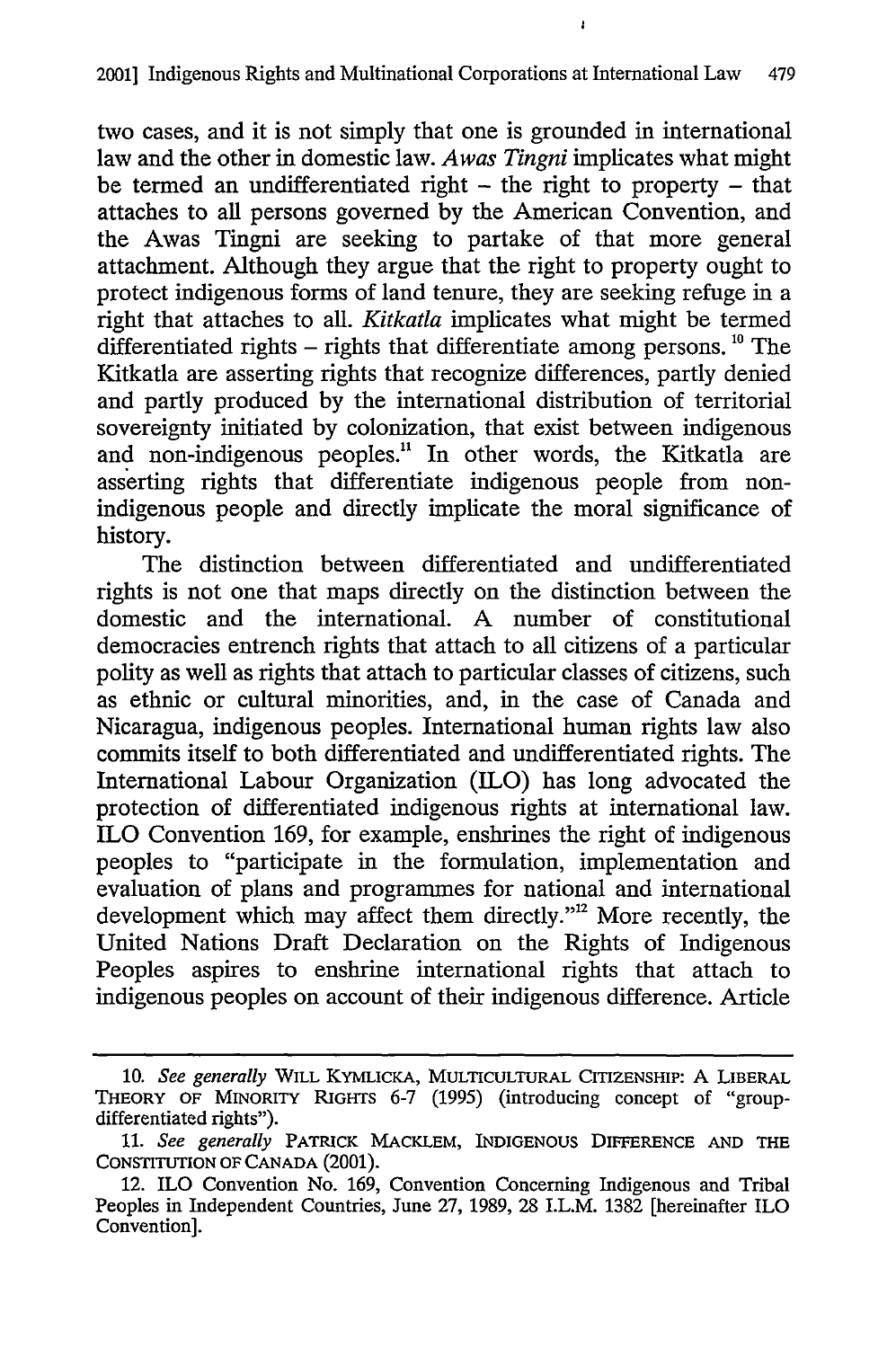30 of the Draft Declaration, for example, declares that indigenous peoples have "the right to require that States obtain their free and informed consent prior to the approval of any project affecting their lands, territories and other resources."<sup>13</sup>

In contrast, various articles of the International Covenant on Civil and Political Rights  $(ICCPR)$ ,<sup> $14$ </sup> as well as the American Convention, enshrine rights that attach to all persons. Indigenous peoples have asserted several of these rights - specifically, the right to self-determination, culture, privacy, and family life, in a variety of cases to protect cultural, economic, territorial and political interests threatened by assimilative forces of the broader societies in which they are located.<sup>15</sup> The Human Rights Committee has expressed the view that Article 27 of the ICCPR, which guarantees a right to belong

14. International Covenant on Civil and Political Rights, *opened for signature* Dec. 16, 1966, **S.** EXEC. Doc. E, 95-2 (1978), 999 U.N.T.S. 171 [hereinafter ICCPR].

<sup>13.</sup> *Draft United Nations Declaration on the Rights of Indigenous Peoples,* U.N. ESCOR, Commission on Human Rights, Sub-Commission on Prevention of Discrimination and Protection of Minorities, 46th Sess., 36th mtg., Annex at 112, U.N. Doc. E/CN.4/Sub.2/1994/56 (1994). *See also Proposed American Declaration on the Rights of Indigenous Peoples,* Inter-Am. C.H.R., 1333d Sess., OEA/Ser/L/V/II.95 (1997) (proposing to enshrine indigenous cultural, land, territorial and resource rights and indigenous rights of autonomy, self-government, and political participation) (approved by Inter-Am. C.H.R. on Feb. 26, 1997), *reprinted in* ORG. OF AM. **STATES, ANNUAL** REPORT **OF** THE INTER-AMERICAN COMMISSION **ON HUMAN** RIGHTS 1996, at 633-45 (1997), *available at* http:llwww.cidh.oas.orglannualrep/96eng/96encont.htm (March 14, 1997).

<sup>15.</sup> *See* R.L. v. Canada, Communication No. 358/1989, *Report of the Human Rights Commission,* U.N. GAOR, Human Rights Commission, 47th Sess., Supp. No. 40, at 366, U.N. Doc. A/47/40 (1992) (concluding that Article 1 right to selfdetermination cannot be adjudicated under the Optional Protocol, which is available only for individual, not collective, rights). *But see* General Comment No. 12(21), regarding Article 1 of the ICCPR, U.N. Doc. CCPR/C/21/Rev.1 (1984) (stating the right to self-determination is "an essential condition for the effective guarantee and observance of individual human rights and for the promotion and strengthening of those rights"); Kitok v. Sweden, Communication No. 197/1985, *Report of the Human Rights Commission,* U.N. GAOR, Human Rights Commission, 43d Sess., Supp. No. 40, at 229, U.N. Doc. A/43/40 (1988) (suggesting Article 27 right to culture protects economic activity that is an "essential element in the culture" of an indigenous community); Ominayak, Chief of the Lubicon Lake Band v. Canada, Communication No. 167/1984, *Report of the Human Rights Commission,* U.N. GAOR, Human Rights Commission, 45th Sess., Supp. No. 40, vol. II ¶ 32.2, U.N. Doc. A/45/40 (1990) (stating Article 27 right to culture protects the right of indigenous persons, "in community with others, to engage in economic and social activities which are part of the culture of the community to which they belong"); Hopu & Bessert v. France Communication No. 549/1993, U.N. Doc. CCPR/C/60/D/549/1993/Rev.1 (1997) (stating Articles 23 and 17 rights to privacy and a family life protect indigenous heritage lands).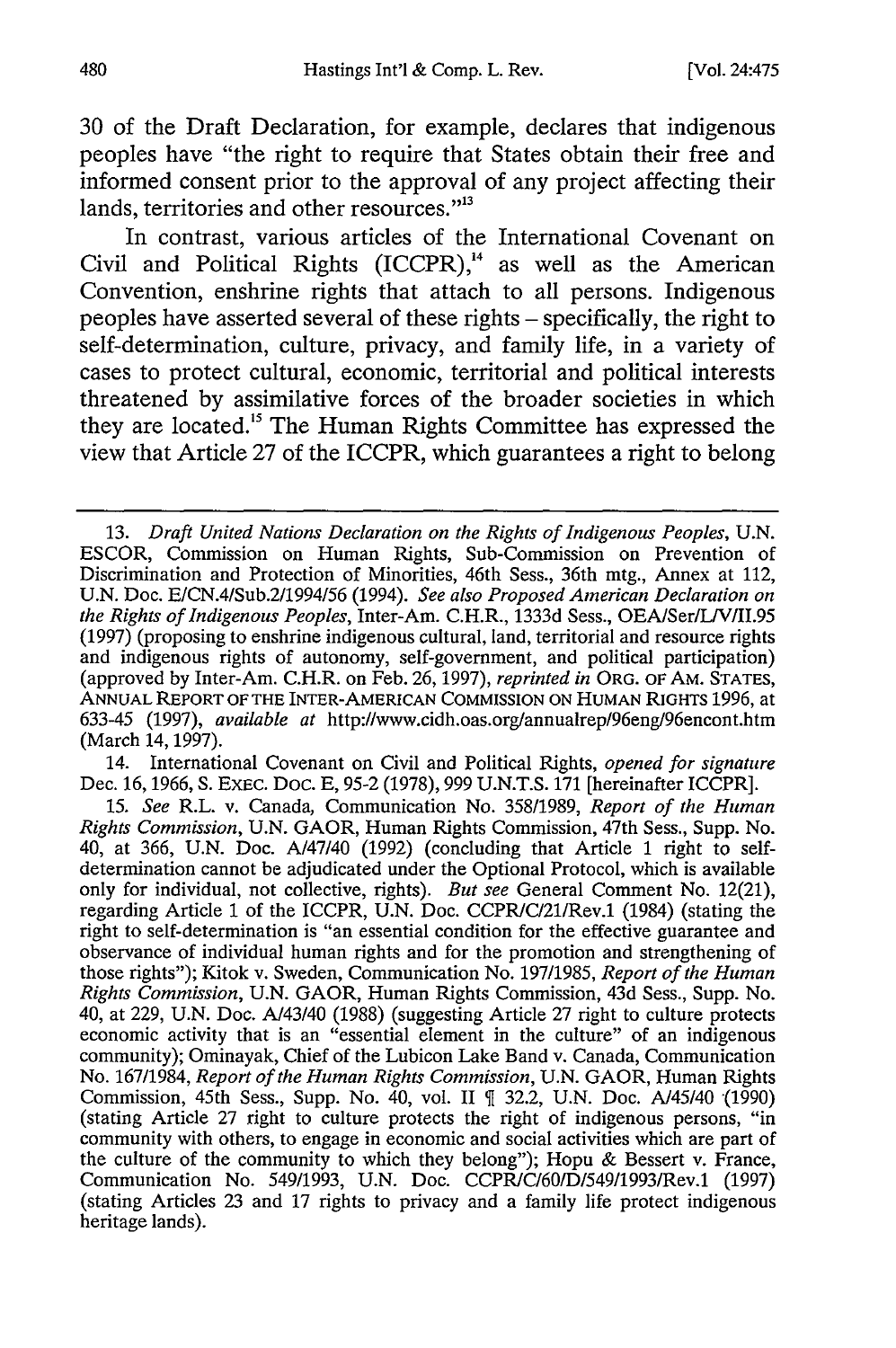to one's culture, contemplates the protection of a "way of life which is closely connected with territory and use of its resources," and the protection of economic and social activities that are essential elements of the culture of an indigenous community.<sup>16</sup>

Part of the appeal of undifferentiated rights, such as the right to belong to one's culture,<sup>17</sup> lies in their relation to universal conceptions of human rights, a cornerstone of contemporary international human rights law. Such rights attach to indigenous peoples not on account of their indigenous difference but instead because they relate to aspects of identity that are seen as constituting fundamental attributes of all human beings regardless of individual, social or historical differences. The fact that a community is indigenous may be relevant to the content, but not the availability, of these rights. Thus the right to belong to one's culture may entail a unique set of protections given an indigenous community's location in and relationship with the broader society, but the right itself is one that attaches to all persons regardless of their cultural backgrounds.

Part of the appeal of differentiated rights of indigenous peoples lies in the intuition that there is something about indigenous difference that merits legal protection. Attempts at defining what constitutes an indigenous people typically **list** factors that implicitly attempt to articulate this intuition. ILO Convention **169,** for example, defines indigenous peoples in terms of "their descent from the populations which inhabited the country, or geographical region to which the country belongs, at the time of conquest or colonization or the establishment of present State boundaries."<sup>18</sup> But the implicit

**<sup>16.</sup>** General Comment No. **23(50),** regarding Article **27** of the ICCPR, *Report of the Human Rights Commission,* **U.N.** GAOR, Human Rights Commission, 49th Sess., Supp. No. 40, vol. I, Annex V **3.2, U.N.** Doc. A/49140 (1994).

**<sup>17.</sup>** It might **be** that Article **27** enshrines a differentiated right because it provides that persons belonging to ethnic, religious and linguistic minorities shall not be denied the right to enjoy their own culture, and thus conditions the right to cultural protection on minority status. For a clearer case in which an indigenous community has sought and received protection **by** way of an undifferentiated right enshrined in the ICCPR, see *Hopu & Bessert v. France,* Communication No. **549/1993, U.N.** Doc. CCPRC/601D/549/1993/Rev.1 **(1997)** (stating Articles **23** and **17** rights to privacy and a family life protect indigenous heritage lands).

**<sup>18.</sup>** ILO Convention, *supra* note 12, art. **1(1)(b).** *See also* **Jos6** R. Martfnez Cobo, *Study of the Problem of Discrimination Against Indigenous Populations,* **U.N.** ESCOR, 13th Sess., Annex **I,** Agenda Item 4 **379, UN** Doc. E/CN.4/Sub.2/1986/7/Add.4 **(1987)** ("Indigenous communities, peoples and nations are those which, having a historical continuity with pre-invasion and pre-colonial societies that developed on their territories, consider themselves distinct from other sectors of the societies now prevailing in those territories, or parts of them.").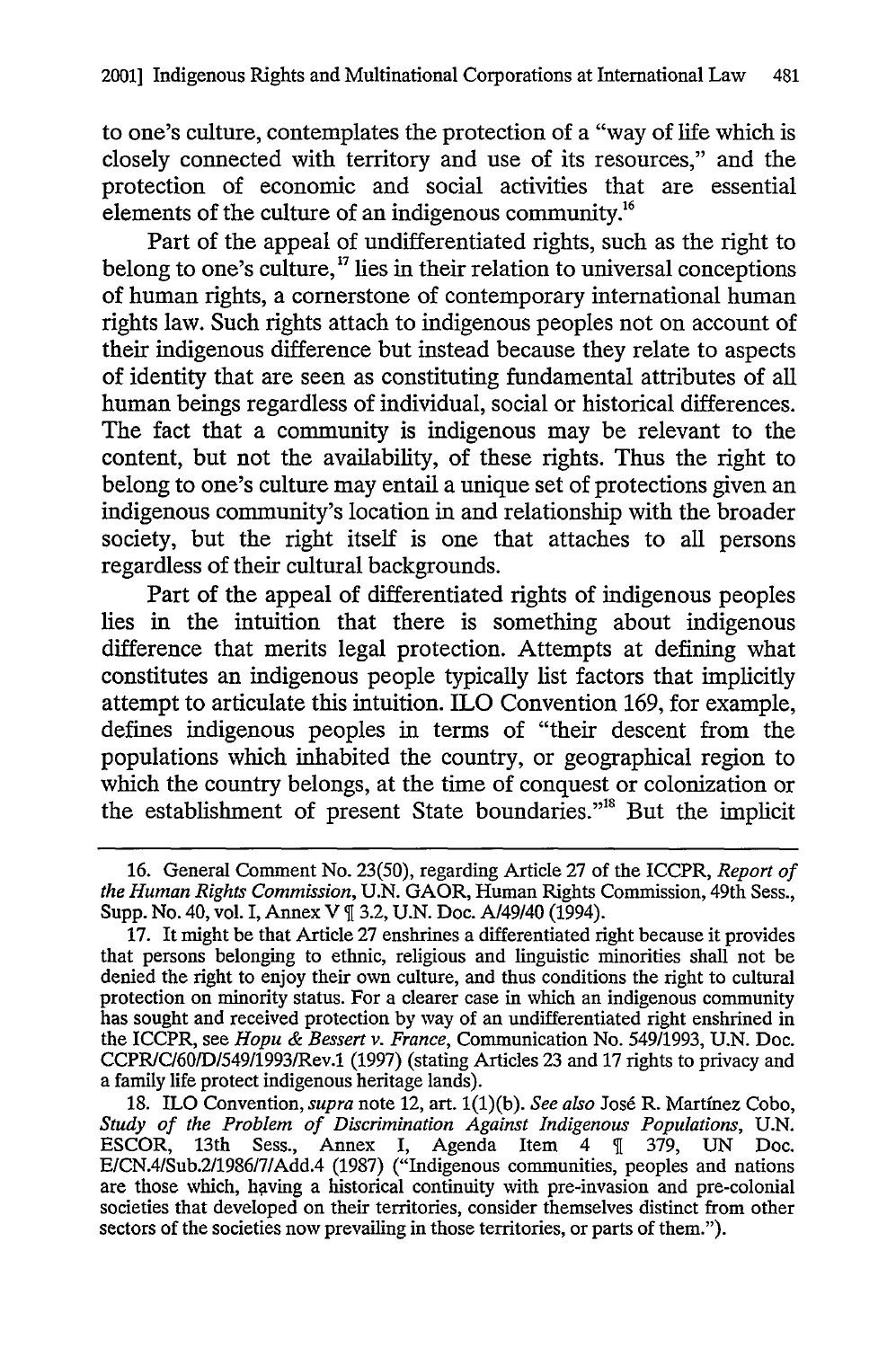needs to be made explicit. Differentiated rights of indigenous peoples represent legal commitments to address adverse distributional consequences produced by assertions of territorial sovereignty over indigenous peoples and indigenous territory. Whether by international or domestic law, they impose constraints on the exercise of territorial sovereignty acquired in the absence of indigenous consent and thereby lend a measure of legitimacy to sovereign authority acquired through morally suspect colonization projects.

It is perhaps for this reason that indigenous peoples occupy an ambiguous position at international law. Indigenous rights expose the suspect origins and ongoing adverse consequences of the international distribution of sovereignty. In the context of statesanctioned multinational corporate activity that threatens indigenous interests, international law thus confronts the following difficult question. Why do indigenous interests yield rights at international law that do not attach to a non-indigenous community facing a similar set of harms? Why does an indigenous people, in other words, possess legal personality at international law that authorizes international scrutiny of state-sanctioned multinational corporate activity? International indigenous legal personality in such circumstances is a far cry from the traditional understanding of international law  $-$  one that regards international law as producing and maintaining the distribution of sovereignty among states and seeking to prevent the exercise of sovereignty in ways that infringe universal human rights. Given that international law was founded in part on the denial of indigenous legal personality, this question is especially challenging to the international legal imagination.

The flip side of this question is the international legal status of the multinational corporation. Corporations historically have not been subject to international legal obligations to respect human rights, including indigenous rights, except through and by the force of domestic law.'9 But, as several participants in this Conference have noted, international law is also beginning to acknowledge that multinational corporations possess international legal obligations in a

<sup>19.</sup> *See generally* HUMAN RIGHTS STANDARDS AND THE RESPONSIBILITY OF TRANSNATIONAL CORPORATIONS (Michael K. Addo ed., 1999). At its second meeting, on Aug. 1, 2000, the U.N. Sub-Commission on Human Rights decided to establish a sessional working group to examine the working methods and activities of transnational corporations. U.S. ESCOR, Commission on Human Rights, Sub-Commission on the Promotion and Protection of Human Rights, U.N. Doc. E/CN.4/Sub.2/Dec/2000/101 (2000).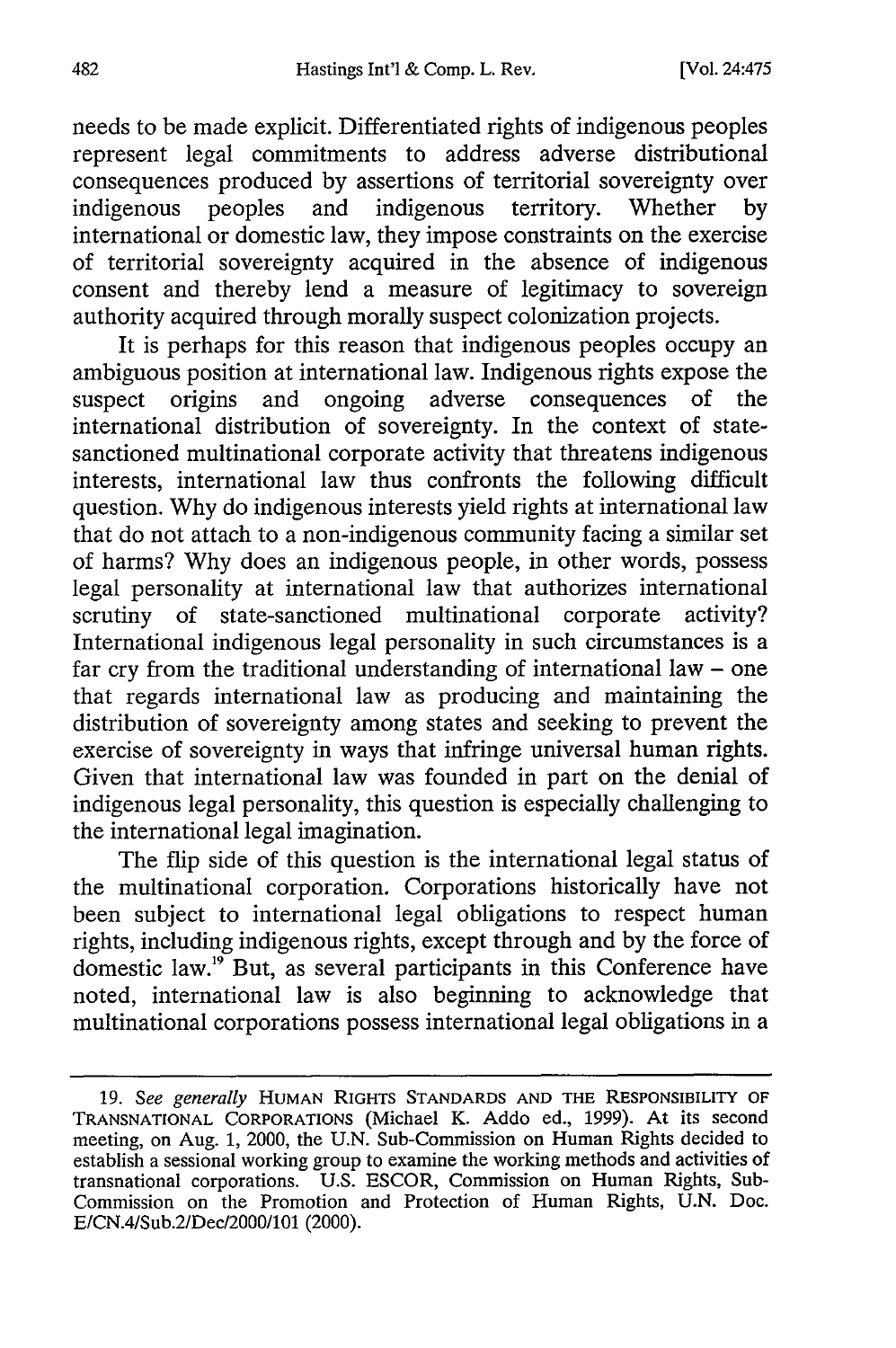number of circumstances.<sup>20</sup> At the very least, the ICCPR and the International Covenant on Economic, Social and Cultural Rights make indirect reference to private actors, stipulating that they do not authorize "any State, group or person" to engage in activity that would infringe international human rights.<sup>21</sup> And Awas Tingni and *Kitkatla* demonstrate the extent to which the state is deeply implicated in multinational corporate activity that threatens indigenous interests.

If indigenous peoples possess international legal rights and multinational corporations possess international legal duties, including a duty to consult with an indigenous community prior to engaging in action that threatens the community's interests, then international law is not simply a body of law that balances the imperatives of state sovereignty and universal human rights. It becomes a project that blurs litigation and negotiation, the domestic and international, the public and the private, and the universal and particular; that imposes on non-state actors intergenerational rights and responsibilities that protect interests rooted in history; and that obligates states to acknowledge that the legitimacy of the authority they delegate to multinational corporations rests on their capacity to

21. International Covenant on Economic, Social and Cultural Rights, *opened for signature* Dec. 16, 1966, art. 5, 993 U.N.T.S. 3 ("Nothing in the present Covenant may be interpreted as implying for any State, group or person any right to engage in any activity or perform any act aimed at the destruction of any of the rights or freedoms recognized herein, or at their limitation to a greater extent than is provided for in the present Covenant.") [hereinafter ICESCR]. The ICCPR has similar language. ICCPR, *supra* note 14, art. 5. The preambles of both Covenants also state that "the individual, having duties to other individuals and to the community to which he belongs, is under a responsibility to strive for the promotion and observance of the rights recognized in the present Covenant." ICCPR, *supra* note 14, preamble; ICESCR, *supra,* preamble. Article 45 of the Draft United Nations Declaration provides that "[n]othing in this Declaration may be interpreted as implying for any State, group or person any right to engage in any activity or to perform any act contrary to the Charter of the United Nations." *Draft United Nations Declaration on the Rights of Indigenous Peoples, supra* note 13, at 115. *See also Universal Declaration of Human Rights,* G.A. Res. 217A (III), U.N. Doc. A/810, art. 30 (1948) ("Nothing in this Declaration may be interpreted as implying for any State, group or person any right to engage in any activity or to perform any act aimed at the destruction of any of the rights and freedoms set forth herein."); *id.,* art. 29(1) ("Everyone has duties to the community in which alone the free and full development of his personality is possible.").

<sup>20.</sup> *See generally* THE LIABILITY OF **MULTINATIONAL** CORPORATIONS **UNDER** INTERNATIONAL LAW (Menno T. Kamminga & Saman Zia-Zarifi eds., 2000). It is also beginning to vest corporations with the capacity to sue states in certain circumstances. North American Free Trade Agreement, Dec. 17, 1992, ch. **11,** Can.- Mex.-U.S., 32 I.L.M. 283,32 I.L.M. 605.